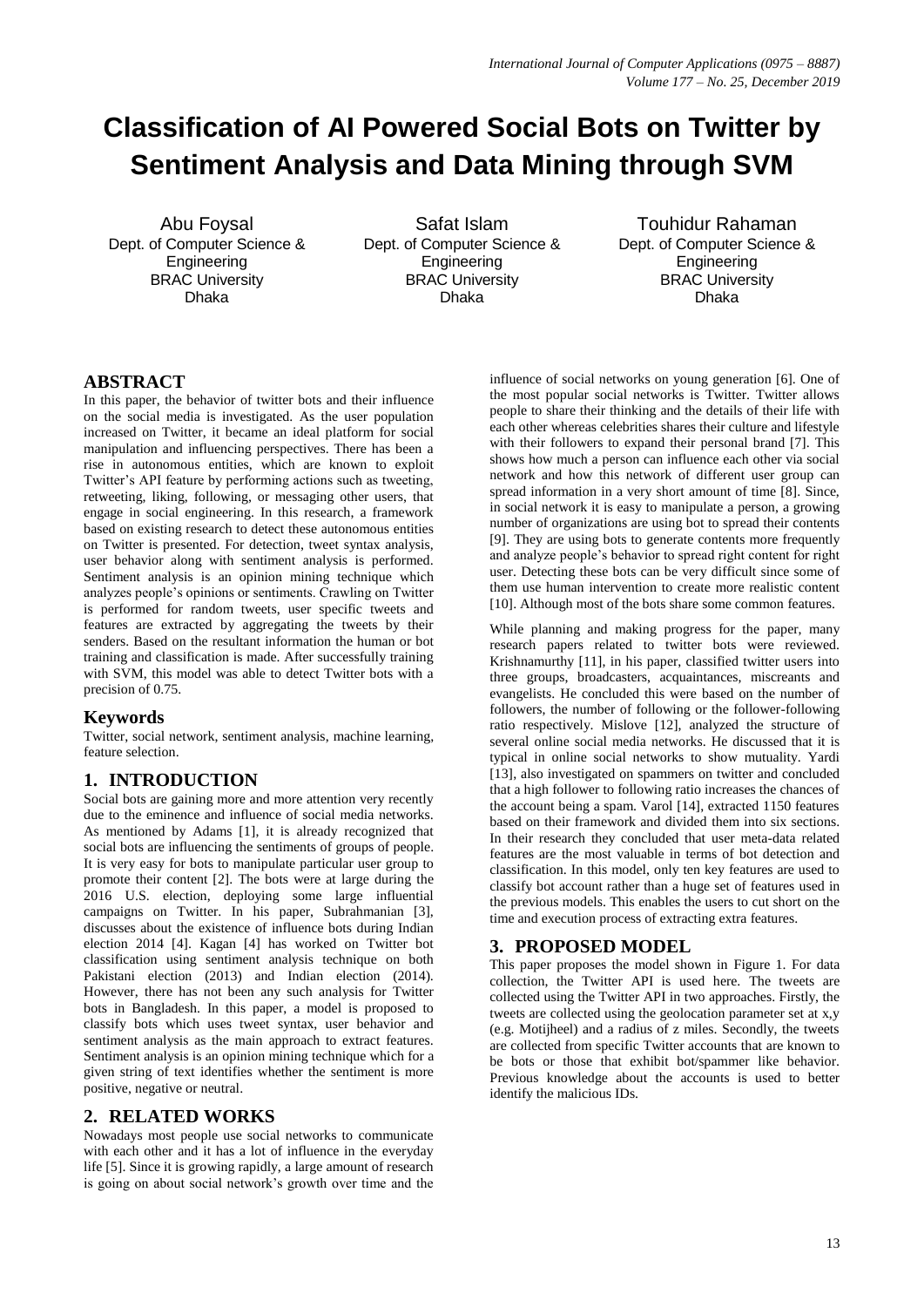

**Figure 1: The proposed model for detecting twitter bot.**

Next, all the tweets are grouped by their twitter handle name and the following features for each twitter account is generated, as shown in Table 1 & Table 2. The user features extracted through the Twitter API are: @handle, total count, followers, following, retweet percentage, hashtags per tweet, tweets per day and sentiment score.

The handle is the twitter username for the account and is used as display name as well as tagging and mentioning. Total count is total number of tweets the user has tweeted in their lifetime. Followers are the number of users following the given account and following is the total number of accounts, the said account is following. The followers and following numbers are used to calculate the ratio and the correlation between them. Retweet percentage is the percentage the user has retweeted any tweet, in their overall posts. The next feature is the average number of hashtags that has been used in a tweet. The bot accounts have been known to use several hashtags in their tweets to get attention from people. Sometimes, trending hashtags are used in their tweets to get better visibility on Twitter newsfeed. So, this feature is used as a means to detect any abuse of hashtag usage by the user account. Next, the number of tweets per day is extracted from the data for each user. Finally, the raw tweets are collected and sentiment analysis is performed on them to determine the ratio of positive, negative and neutral opinions.

## **4. EXPERIMENTAL SETUP AND RESULT ANALYSIS**

The proposed model consists of extracting Twitter user data using programmable spreadsheet tools such as Google Docs, Tags v6.1 [16]. This script uses the Twitter API along with passing a set of parameters, like user handle or hashtags to fetch user metadata. However, directly using Twitter API is also possible but it increases the complexity of the procedure. To narrow down the search result, geo-coordinates and radius can be specified in the parameters to fine tune and specifically target any physical region. For this research, numerous techniques were used which involved the data retrieval using user handle and a collection of hashtags. Without using the geo-coordinates, the data being received is of very broad domain. So, for some of part of the analysis, the coordinates of Motijheel (23.6850, 90.3563) were used along with a radius of 100 miles. This enabled the model to grab all the relevant data from a very specific region.

## **4.1 Feature extraction**

To distinguish the bot account from the user account, some features were extracted from the twitter data. First of all, the total amount of tweets/retweets posted by the users was calculated. Next, the total number of followers and the following of the users was retrieved from the dataset. A follower and following ratio were made for the feature extraction, as showing in Equation 1.

$$
Ratio = \frac{Total\ number\ of\ follows}{Total\ number\ of\ following} \tag{1}
$$

Chu [21], has discussed about collecting the total number of tweets and follower and following ratio. Greater number of tweets can be attributed to bot account, as bots have automated tweeting system which can post tweets at a much higher rate than normal users. He also points out that, when the bot is in its active period, it tweets more frequently than human. However, bots tend to take long-term hibernations to avoid getting banned from Twitter due to high frequency of activities. Therefore, this model followed his workings to add some of these features in the model's detection algorithm. Furthermore, the length of the tweet message was also calculated.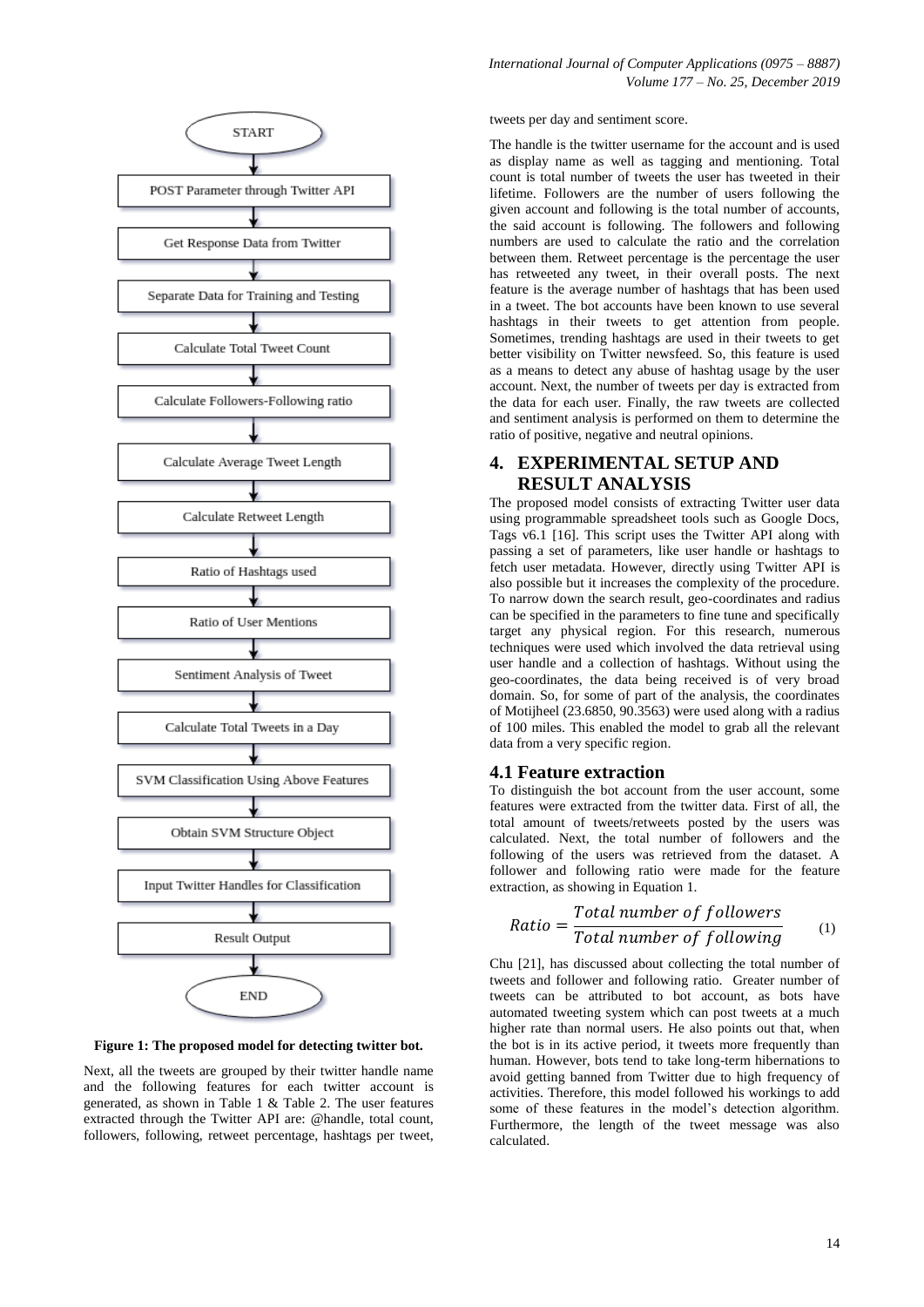*International Journal of Computer Applications (0975 – 8887) Volume 177 – No. 25, December 2019*

| @handle          | <b>Total count</b> | <b>Followers</b> | <b>Following</b> | Retweet %      | Hashtag        | Tweet/day      | <b>Sentiment</b> |
|------------------|--------------------|------------------|------------------|----------------|----------------|----------------|------------------|
| AddAWordBot      | 3233               | 183              | $\Omega$         | $\Omega$       | 1              | 462            | 1.57             |
| <b>BioPapers</b> | 3291               | 1039             | $\mathbf{1}$     | $\theta$       | $\Omega$       | 9              | 1.95             |
| CultEvoBot       | 3244               | 414              | 455              | 0.062          | $\Omega$       | $\tau$         | 1.87             |
| EcoEvoJourn      | 3236               | 3698             | $\overline{4}$   | 0.062          | 0.173          | 10             | 1.87             |
| EcoLog_L         | 3249               | 4183             | 4                | $\overline{0}$ | 0.001          | 14             | 1.25             |
| EdTaters         | 3200               | 50               | $\overline{2}$   | $\overline{0}$ | 0.999          | 47             | 1.71             |
| everyword        | 3200               | 68738            | 33               | $\theta$       | $\Omega$       | 46             | 1.69             |
| evoldir          | 3225               | 9529             | 23               | 0.031          | $\Omega$       | $\overline{7}$ | 1.65             |
| Exoriders        | 3246               | 104              | $\mathbf{1}$     | $\overline{0}$ | $\mathbf{0}$   | 23             | 1.86             |
| Exosaurs         | 3248               | 354              | $\overline{2}$   | $\Omega$       | $\mathbf{0}$   | 24             | 1.71             |
| fuckexosaur      | 23                 | 17               | $\Omega$         | $\overline{0}$ | 0.043          | 23             | 2.32             |
| lawandorder      | 394                | 37s              | $\Omega$         | $\theta$       | $\theta$       | 16             | 1.19             |
| pentametron      | 2898               | 24888            | $\overline{2}$   | 99.965         | 0.022          | $\tau$         | 2.10             |
| PlantEcolog      | 1125               | 802              | 3                | $\theta$       | $\mathbf{0}$   | $\overline{c}$ | 1.69             |
| ProfJocular      | 3247               | 403              | $\overline{0}$   | $\overline{0}$ | $\overline{0}$ | $\overline{4}$ | 2.97             |
| RealHuman        | 3216               | 14861            | $\overline{0}$   | $\overline{0}$ | $\mathbf{1}$   | 643            | 3.24             |

**Table 1: Feature extraction from the raw data of suspected Twitter bots.**

### **Table 2: Feature extraction from human user accounts.**

| @handle           | <b>Total count</b> | <b>Followers</b> | <b>Following</b> | Retweet % | Hashtag | Tweet/day      | <b>Sentiment</b> |
|-------------------|--------------------|------------------|------------------|-----------|---------|----------------|------------------|
| abrarkadabbra     | 198                | 11               | 126              | 8.586     | 0.874   | $\overline{2}$ | 2.10             |
| Afroz_mymuna      | 79                 | 17               | 50               | 98.734    | 1.709   | $\tau$         | 1.47             |
| AhmedRahnuma      | 199                | 247              | 10               | 16.08     | 0.859   | 6              | 1.77             |
| AhmedSumon        | 199                | 210              | 208              | 30.653    | 0.503   | $\overline{2}$ | 1.99             |
| AlamMoshiul       | 199                | 653              | 98               | 23.618    | 1.96    | $\overline{4}$ | 1.71             |
| Ashik_29          | 199                | 67               | 157              | 12.563    | 0.643   | $\overline{4}$ | 2.14             |
| AzharLeeTon       | 199                | 70               | 742              | 91.96     | 0.698   | 3              | 1.58             |
| bd_rock           | 199                | 234              | 342              | 17.085    | 1.874   | $\overline{2}$ | 1.36             |
| <b>BRACJPGSPH</b> | 199                | 691              | 2382             | 38.693    | 1.432   | $\overline{2}$ | 1.64             |
| DhakaOpinion      | 199                | 205              | 160              | 29.146    | 0.653   | 9              | 1.55             |
| DhakaTribune      | 199                | 152499           | 161              | $\Omega$  | 1.794   | 33             | 1.66             |
| eeazim            | 199                | 1085             | 1039             | 38.191    | 1.281   | 6              | 1.74             |
| FarahGhuznavi     | 199                | 2438             | 118              | $\theta$  | 3.915   | 28             | 2.95             |
| mjahid98          | 107                | 274              | 713              | 42.056    | 1.533   | 3              | 2.51             |
| muktadirnewage    | 199                | 1037             | 642              | 39.196    | 0.834   | 8              | 1.63             |
| TechHubBD         | 199                | 12               | 44               | $\Omega$  | 5.09    | $\overline{2}$ | 2.33             |
| Afrin nusraat     | 199                | 1942             | 213              | 36.683    | 0.714   | $\overline{3}$ | 1.80             |
| ainul_bd          | 199                | 1136             | 157              | 18.593    | 2.337   | $\overline{2}$ | 1.41             |
| <b>BRACworld</b>  | 199                | 30670            | 2247             | 37.186    | 1.729   | 3              | 1.65             |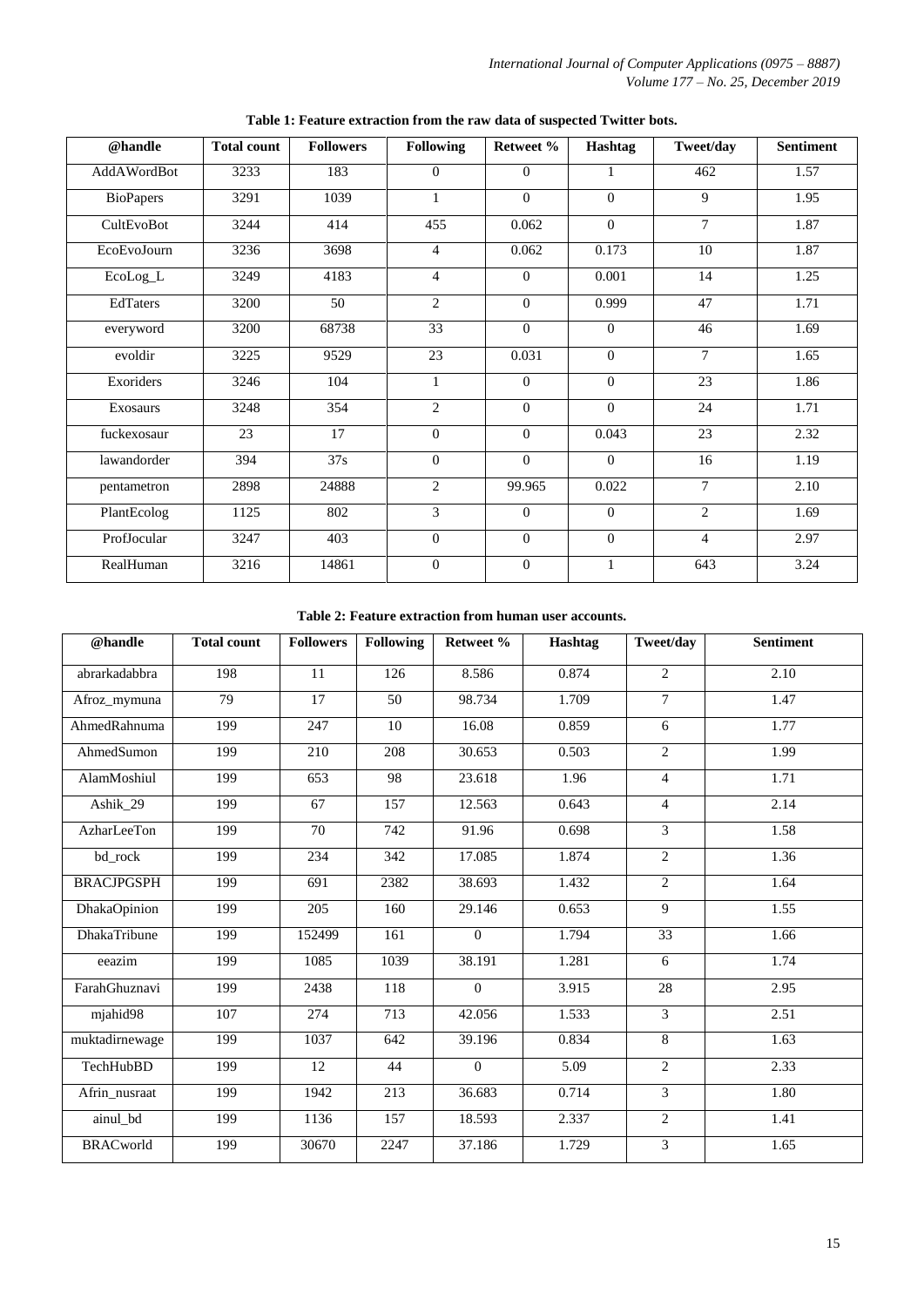The bots are known to use lots of hashtags and user mentions compared to a human user, which increases the length of the tweet. Hence, this can be a feature to identify probable bots. Next, the percentage of retweets from the tweets is calculated as sentimental bots are known to promote sentiments. Retweeting tweets for a positive or negative sentiment can be easy and efficient way to boost its promotions. The number of hashtags and user mentioned in the tweet is extracted from the retrieved data and used amongst the other detection features. One of the other important features that was found out is the total number of tweets a particular user has posted. The higher the number, the more likely it is to be a bot user.

One of the other features used for bot detection was sentiment analysis. Bots had been known to manipulate a group of people or promote their content on the social media. A typical sentimental bot behavior is promoting positive contents for a certain amount of time. This promotion is targeted to a general set of people in order to manipulate their view on the topic. Next, the bot abruptly changes its behavior by promoting negative contents on the topic to another set of people. It is mainly done to create a conflict of opinions amongst the general people. Lai [17] discussed in his paper, the day-to-day sentiment can be estimated by counting the number of strongly positive tweets and strongly negative tweets. He has used a sentiment voting scheme to determine whether a tweet contains strong positive sentiment or strong negative sentiment.

For this research, a sentiment analysis tool was used to determine the sentiments from any given tweets. The tweet data retrieved using Twitter API was used to collect the sentiment analysis result. The sentiment analyzer is composed of 2 classifiers trained on twitter sentiments movie reviews [18]. Jacob [18] developed a module which uses the Hierarchical Classification for Sentiment Analysis. Hierarchical classification is grouping two or more classifiers in a hierarchy such that the classifiers on the top have higher authority than the lower ones in the hierarchy. Jacob's hierarchical classification is performed by combining a subjectivity classifier and a polarity classifier. The subjectivity classifier is placed on the top level. It is used to determine if the tweet is objective or subjective. If the tweet is objective, then it is marked as neutral, and the lower level classifier, polarity classifier, is not required. However, if the tweet is found to be subjective (or polar), then the polarity classifier is used to determine if the tweet text is positive or negative.

As shown in Equation 2, a ratio is formed by using this sentiment analysis to retrieve the sentiment ratio.

*Sentiment Ratio* = 
$$
\frac{positive + negative}{neutral}
$$
 (2)

The value calculated by dividing the total number of positive and negative sentiments over total neutral sentiments is the ratio used in the bot classification on this paper.

For the research and understanding training quality, some tests were performed on our dataset. In order to obtain an accurate scale, "precision" and "recall" methods were used. As mentioned by Manning [19], this method is usually used in pattern recognition and information retrieval. Precision states the fraction of how many retrieved results are relevant and correct. On the other hand, recall, gives an estimated fraction of how many positives is returned by the model. Figure 2 and 3 show the pie chart for better illustration of them and their relationship.



**Figure 2: Relationship between retrieved data and total set of data.**



Relevant items - not retrieved

#### **Figure 3: Relationship between retrieved, not retrieved and irrelevant data retrieved.**

Precision and recall are then defined as shown in Equation 3 and 4.

$$
Precision = \frac{tp}{tp + fp} \tag{3}
$$

$$
Recall = \frac{tp}{tp + fn} \tag{4}
$$

where,  $tp = true positive$ ,  $fp = false positive$ ,  $fn = false$ negative.

For this model's dataset, tp is the number of bots correctly identified, fp is the number of users incorrectly tagged as bots and fn will be the number of bots not identified by the algorithm. The following results were found:

$$
Precision = \frac{9}{9+3} = 0.75
$$
 (5)

$$
Recall = \frac{9}{9+2} = 0.81\tag{6}
$$

A perfect precision score of 1.0 signifies that every retrieved result was relevant. However, it says nothing about whether or not all the bots were detected or not. Secondly, a recall score of 1.0 means that all bots were retrieved, but says nothing about the incorrectly recognized bots. If recall decreases it indicates that less relevant data was retrieved. Therefore, as the amount of relevant data increases, the possibility of irrelevant data goes up as recall does not keep count of the irrelevant ones.

After completion of the feature extraction a portion of the dataset was used to train a SVM model. SVM is yet another statistical approach where a dividing structure (an optimum hyperplane) is learned from the training dataset. SVM has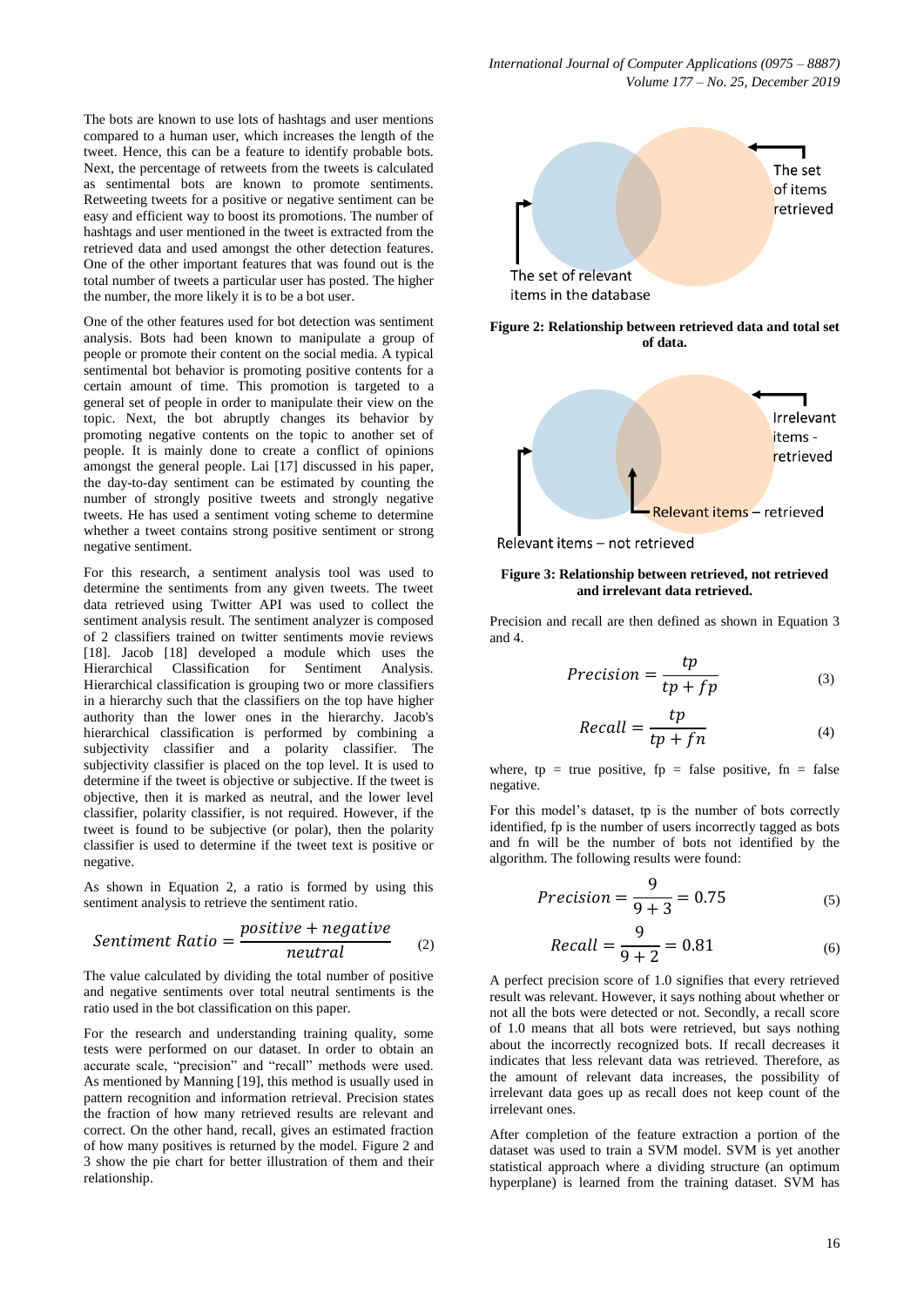several advantages as it is based on sound mathematics theory, has better generalization ability(less overfitting), it is robust to noisy data, is not trapped in local minima, and finally works very well with fewer training examples. Even though SVM has long training time, it can fast evaluate the learned target function [20].

A larger portion of the data was then used to test the classifier's performance. The features used are as follows the total tweets by the user as "totalcount", the followers count of the user as "followers", the friends count of the user as "following", the follower/following ratio as "ratio", user's average tweet length as "avg\_tweet\_length", percentage of retweets by user as "rts\_percent", average number of hashtags in tweets by user as "hashtagsPerTweet", average user accounts mentioned in tweet by user as "userMentionsperTweet", user's average sentiment (positive or negative) to neutral sentiment ratio as "Sentiment\_ratio" and average tweets by user in a day as "tweets per day". Table 3 shows a comparison with sample output obtained from the trained classifier in comparison to the Botometer status of a user account. Four of the accounts were closed

down so it could not be used in the comparison with full effect. The final result shows, this paper's classifier has less false positive in compared to Botometer® by OSoMe. Botometer has five false positive out of eight, whereas, SVM classifier has only two.



**Figure 4: Botometer Classification Results**

| @Handle            | Botometer score (out of 5) | <b>Botometer Verdict</b> | <b>SVM Classifier</b> | <b>Real Status</b> | <b>SVM</b> prevalent |
|--------------------|----------------------------|--------------------------|-----------------------|--------------------|----------------------|
| <b>EdTaters</b>    | 1.9                        | Human                    | <b>Bot</b>            | Bot                | Yes                  |
| everyword          | 0.8                        | Human                    | <b>Bot</b>            | <b>Bot</b>         | Yes                  |
| evoldir            | 1.3                        | Human                    | Bot                   | Bot                | Yes                  |
| Exoriders          | 3.7                        | <b>Bot</b>               | <b>Bot</b>            | Bot                | Same                 |
| Exosaurs           | 0.8                        | Human                    | Bot                   | Bot                | Yes                  |
| fuckexosaur        | $\overline{a}$             |                          | Human                 | Bot                | N/A                  |
| lawandorder        | $\overline{3.5}$           | Bot                      | Bot                   | Bot                | Same                 |
| pentametron        | $\overline{3}$             | Bot                      | Bot                   | Bot                | Same                 |
| PlantEcolog        | $\overline{\phantom{a}}$   | $\mathbf{r}$             | Bot                   | Bot                | N/A                  |
| ProfJocular        | 2.4                        | Human                    | Human                 | Bot                | Same                 |
| <b>RealHumanPr</b> | $\overline{\phantom{0}}$   |                          | Bot                   | Bot                | N/A                  |
| Ashik_2            | $\overline{\phantom{a}}$   | $\mathbf{r}$             | Human                 | Human              | N/A                  |
| AzharLeeTon        | 1.7                        | Human                    | Human                 | Human              | Same                 |
| bd_rock            | $\overline{1.8}$           | Human                    | Human                 | Human              | Same                 |
| <b>BRACJPGSPH</b>  | $\mathbf{1}$               | Human                    | Bot                   | Human              | No                   |
| DhakaOpinion       | $\overline{1.7}$           | Human                    | Human                 | Human              | Same                 |
| DhakaTribune       | 0.3                        | Human                    | Bot                   | Human              | No                   |
| eeazim             | $\overline{0.4}$           | Human                    | Human                 | Human              | Same                 |
| FarahGhuznavi      | 1.3                        | Human                    | Human                 | Human              | Same                 |
| mjahid98           | $\overline{3.5}$           | Bot                      | Human                 | Human              | Same                 |
| muktadirnewage     | 0.3                        | Human                    | Human                 | Human              | Same                 |
| TechHubBD          | $\overline{1.7}$           | Human                    | Human                 | Human              | Same                 |
| Afrin_nusraat      | 1.3                        | Human                    | Human                 | Human              | Same                 |
| ainul_bd           | $\mathbf{1}$               | Human                    | Human                 | Human              | Same                 |
| <b>BRACworld</b>   | 0.6                        | Human                    | <b>Bot</b>            | Human              | $\overline{No}$      |

**Table 3: Comparison between Botometer and SVM Classifier.**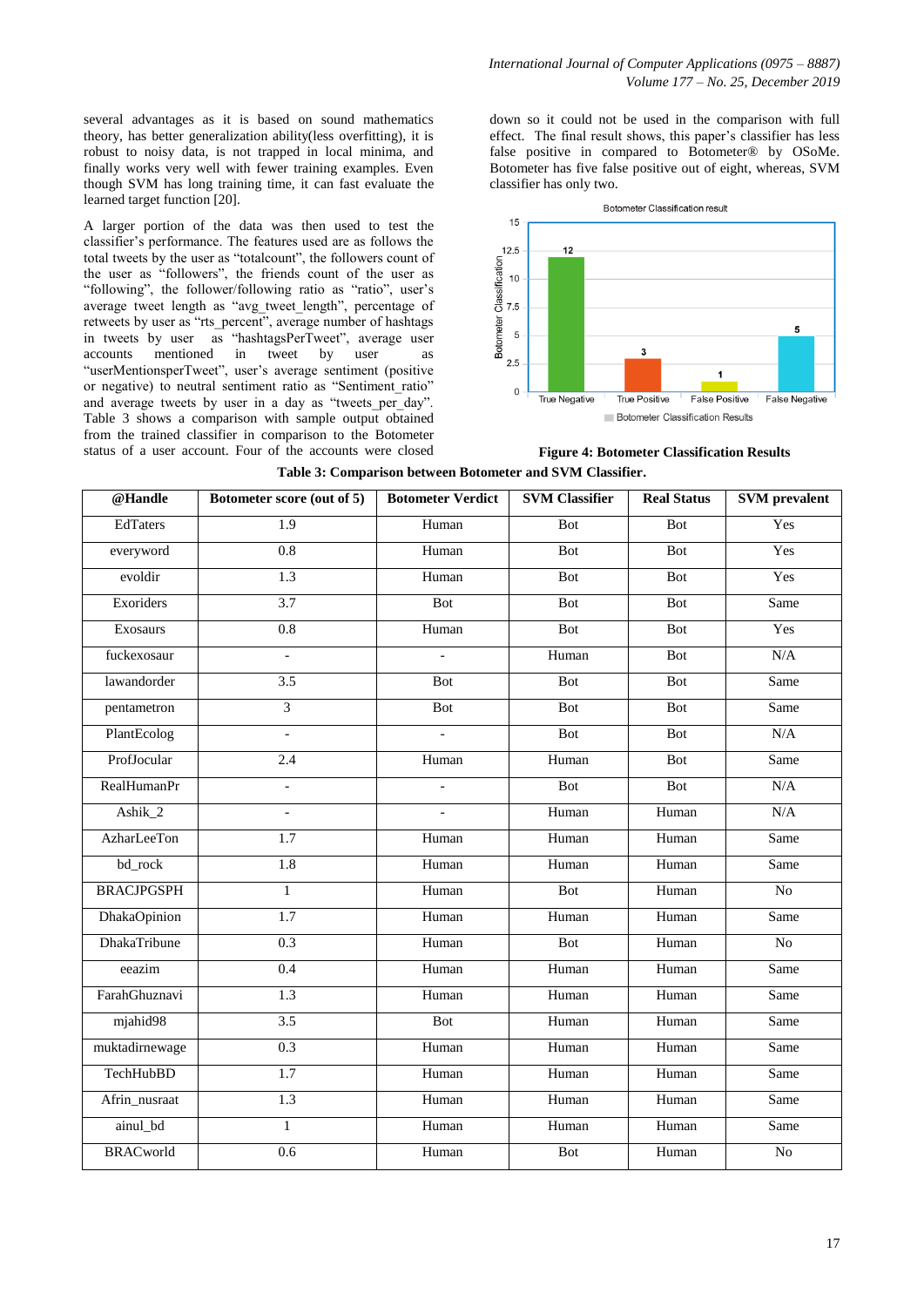After observing Table 3, it is found that some a few false positives are encountered, e.g. BRACJPGSPH, DhakaTribune and BRACworld. The comparison These accounts were classified as bots account, however, that is not the case here. Their features overlap with the bot account features that have used to train the SVM model. By increasing the training data as well as using only the relevant dataset, the number of false positives can be minimized and then model will be able to more accurately detect the actual bot accounts. Figure 4 shows the chart for Botometer and figure 5 shows the depiction of the SVM classification results in chart format. True negative is when the user was a human and it was detected as such. For true positive, the user was a bot and the classifier has detected it correctly. In false positive, the user was a human but it was detected as bot. Finally, false negative is when the user was actually a bot account, but was classified as human.

There are many different approaches towards detecting social automated bots. DeBot [22] is a per-user method with Pearson's  $\chi$ 2 method, which tests the independence of minutes-of-an-hour and seconds-of-a-minute. Limitation of this model is it cannot detect bot accounts with uniformly distributed activities. However, with the proposed model in this paper is using a totally different approach where by using sentiment analysis it is possible to ignore the problem with uniformly distributed activities.



**Figure 5: SVM classification results**

In another model proposed by S. Kuduguntaa [23], they achieved almost 99% accuracy with a large number of datasets with 8386 accounts with a large number of features set matrix and using deep neural network. Comparing to that model, the model this paper proposed takes way less features only 10 but can achieve an accuracy of around 71-80% using SVM. The accuracy can even be increased with a larger number of train dataset. So, this model is more suitable when best result is needed with minimal computational resources.

### **5. CONCLUSION AND FUTURE WORK**

Currently, social media such as Facebook, Twitter are of growing concern to everyone around the world and for many reasons. Among all the reasons autonomous entities or BOTs are one of the major concerns. Every social media platform is now working on a way to eliminate all these autonomous entities by implementing different AI tools that can identify the autonomous activities as these bots can generate tweets, retweet, follow, like and spread information rapidly and cause social unrest. These autonomous entities or bots are already making impact on different occasions on different countries around the world. A classification between a human and a bot was performed by using syntax analysis and user behavior along with the sentiment analysis of random tweets, user

specific tweets and extracted features by aggregating the tweets by their senders. This was performed in the context of Dhaka, Bangladesh by using the geolocation feature. The model was able to detect social bots with a precision of 0.75 and recall value of 0.81. Increasing the training dataset will help involve this value to an even higher number.

#### **6. REFERENCES**

- [1] Adams, T. AI-powered social bots. arXiv preprint arXiv:1706.05143 (2017)
- [2] Ferrara, E., Varol, O., Davis, C.; Menczer, F., Flammini, A., The rise of social bots. Comm. ACM 59(7). (2016) 96-104
- [3] Subrahmanian, V., Azaria, A., Durst, S., Kagan, V., Galstyan, A., Lerman, K., Zhu, L., Ferrara, E., Flammini, A., Menczer, F. The DARPA Twitter Bot Challenge. Computer, 49(6). (2016) 38-46.
- [4] Kagan, V., Stevens, A., Subrahmanian, V. Using Twitter Sentiment to Forecast the 2013 Pakistani Election and the 2014 Indian Election. IEEE Intelligent Systems, 30(1) (2015) 2-5.
- [5] Cotterell, J. Social Networks in Youth and Adolescence (Adolescence and Society). Routledge (2007)
- [6] Doreian, P. and Stokman, F. Evolution of social networks, ser. The journal of mathematical sociology. Gordon & Breach Publishing Group, (1997), no. v. 1.
- [7] Kwak, H., Lee, C., Park, H., and Moon, S. What is Twitter, a social network or a news media? in Proceedings of the 19th international conference on World wide web, ser. WWW '10. New York, NY, USA: ACM, (2010) 591–600.
- [8] Boyd, D., Golder, S., Lotan, G. Tweet, tweet, retweet: Conversational aspects of retweeting on Twitter, in 43rd Hawaii International Conference on System Sciences (HICSS). IEEE, (2010) 1–10.
- [9] Wald, R., Khoshgoftaar, T. M., Napolitano, A., Sumner, C. Predicting susceptibility to social bots on Twitter. 10.1109/IRI.2013.6642447 (2013) 6-13.
- [10] Chu, Z., Gianvecchio, S., Wang, H., Jajodia, S. Detecting automation of Twitter accounts: Are you a human, bot, or cyborg? IEEE Transactions on Dependable and Secure Computing (2012) 811–824.
- [11] Krishnamurthy, B., Gill, P., Arlitt, M. A few chirps about twitter. Proceedings of the first workshop on Online social networks - WOSP (2008)
- [12] Mislove, A., Marcon, M., Gummadi, K., Druschel, P., Bhattacharjee, B. Measurement and analysis of online social networks. Proceedings of the 7th ACM SIGCOMM conference on Internet measurement - IMC (2007)
- [13] Yardi, S., Romero, D., Schoenebeck, G., Boyd, D. Detecting spam in a Twitter network. First Monday, 15(1) (2009)
- [14] Varol, O., Ferrara, E., Davis, C. A., Flammini, A. Online Human-Bot Interactions: Detection, Estimation, and Characterization. AAAI Publications, Eleventh International AAAI Conference on Web and Social Media (2017)
- [15] Wang, A. Detecting Spam Bots in Online Social